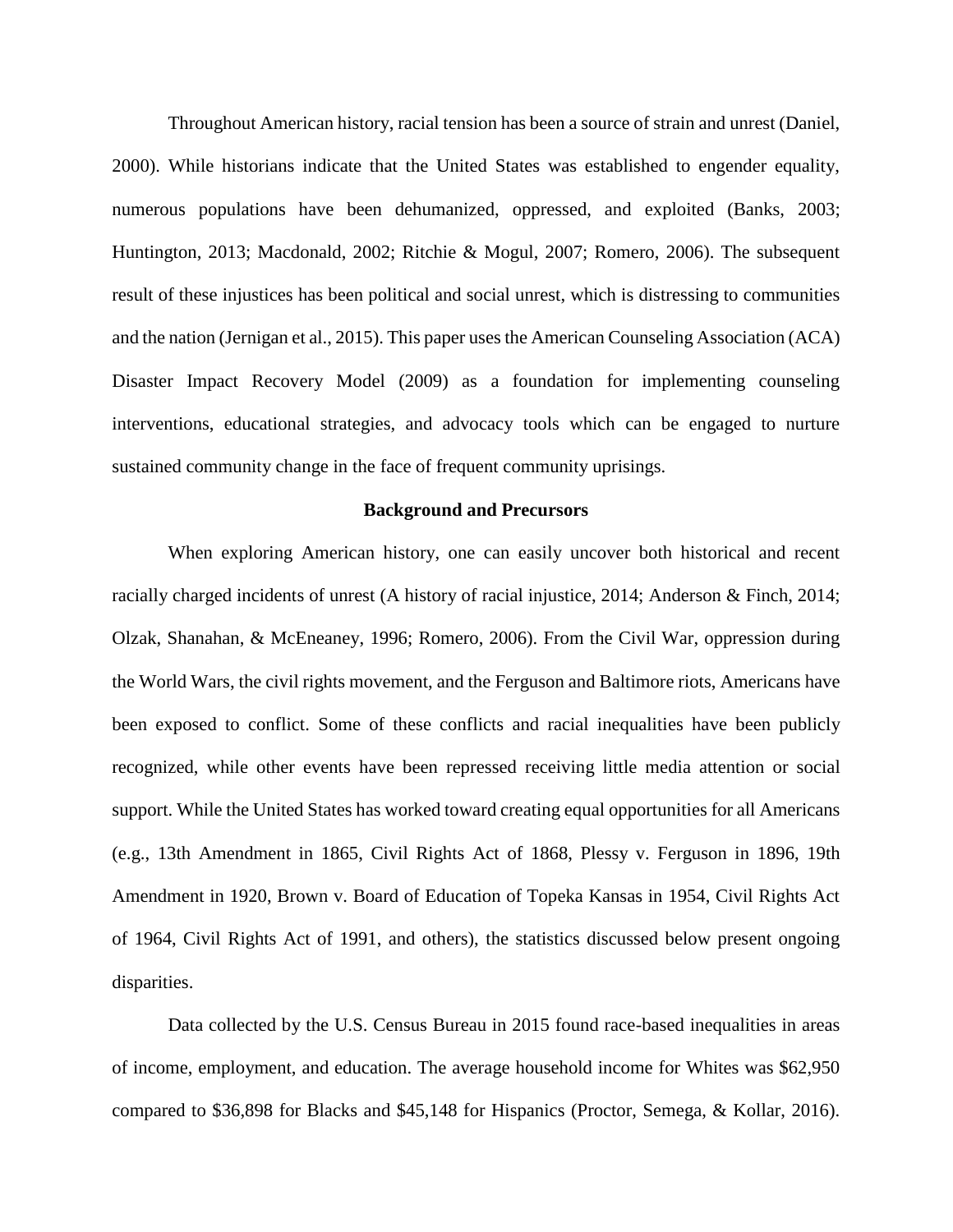Similarly, unemployment rates for individuals over age 16 varied greatly by race with 4.3% of Whites experiencing unemployment while 8.1% of Blacks or African Americans and 5.9% of Hispanics were unemployed (United States Department of Labor, 2017). Finally, education statistics reveal similar gaps with 37.7% of Whites having a bachelor's degree or higher while only 27.3% of Blacks or African American and 18.6% of Hispanics reached the same level of education (United States Department of Labor/Bureau of Labor Statistics, 2015). Although the U.S. has looked for ways to reduce poverty and increase education through initiatives at various levels (ASCD, 2015), statistics still show vast differences between races.

 In addition to economic trends many race-based injustices remain static. It is not difficult to uncover numerous instances of racial profiling (Ritchie & Mogul, 2007); for example, the disproportionately large number of police inquiries on Blacks in the state of New York (Spitzer, 1999). According to an analysis of police reports collected between January 1998 and March 1999 in New York City, Blacks constituted 25.6% of the population but were 50.6% of the individuals pulled over by officers. Only 12.9% of the people who were stopped were White although this demographic is 43.4% of the total population (Spitzer, 1999). As seen with this data, along with data from the National Institute of Justice (2013), current statistics indicate inequitable conditions for minority populations.

Similarly, individuals of Hispanic origin have experienced racial profiling and inequitable treatment. Unlike the Black population, Hispanics introduce added complexity because of the blend of illegal and legal immigration statuses and a different native language (Romero, 2006). In 2014, 5.8 million illegal Mexican immigrants lived in the United States (Krogstad, Passel, & Cohn, 2016) while in 2015, 139,400 legal immigrants were from Mexico (Zong & Batalova, 2017). It has been stated that the high Hispanic immigration rates challenge American identity because of the tendency for Hispanics to integrate rather than assimilate like earlier European immigrants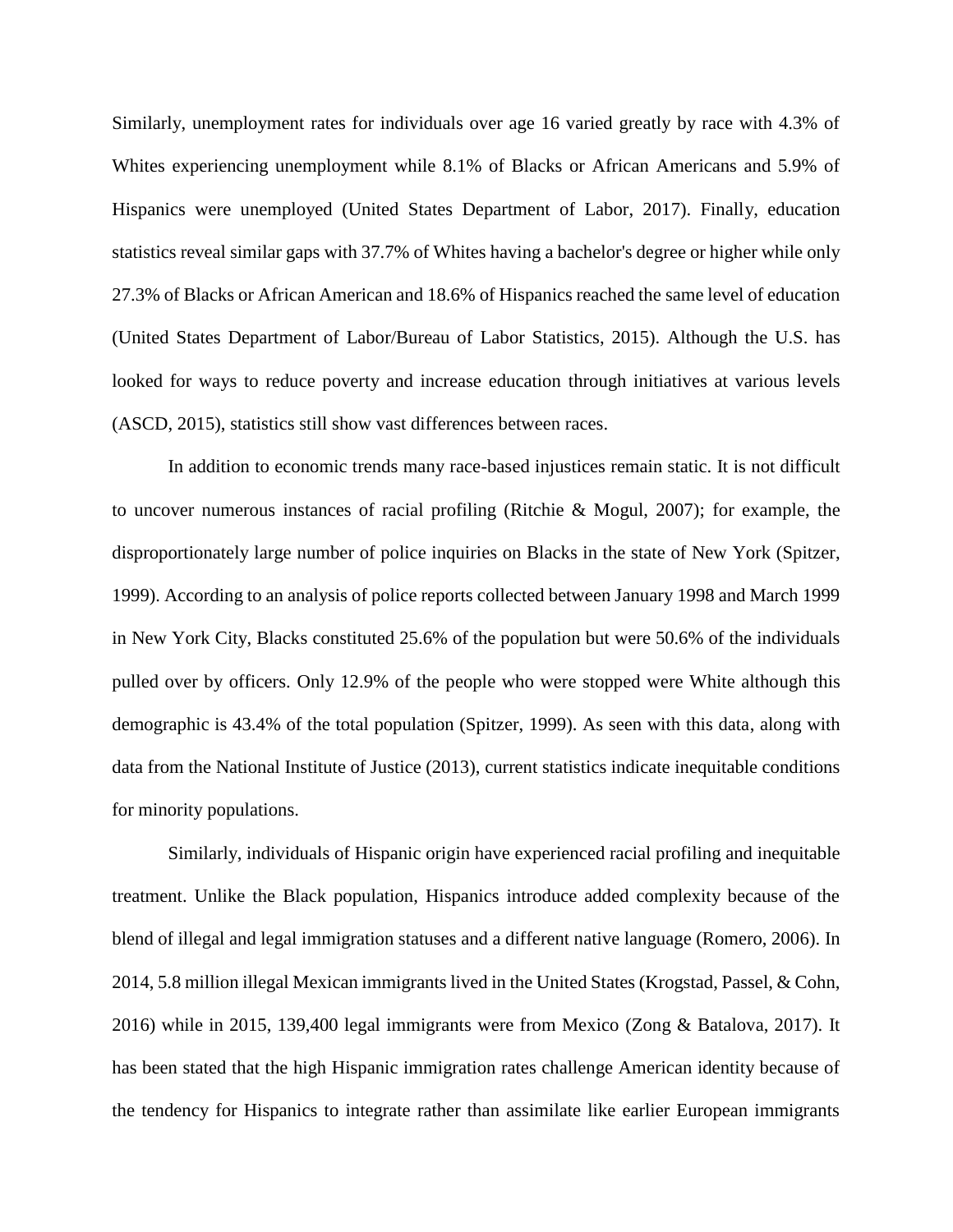(Huntington, 2013). Regardless of nationalization status, native language, or desire to assimilate, in the United States, these individuals experience dehumanizing oppression, racial profiling, and race-based injustices (Romero, 2006). A relevant, historical example is the "Chandler Roundups" in 1997 in Chandler, Arizona where hundreds of suspected immigrants were profiled, arrested, and deported. The joint effort by local law enforcement and border patrol resulted in the deportation of 432 illegal immigrants and violation of an undocumented number of legal citizens' civil rights (Romero & Serag, 2005). The unpredictability and brutality surrounding these arrests left the community feeling unsafe and unprotected.

Another population routinely profiled in mainstream American culture are individuals with Muslim religious beliefs. In 2015, an estimated 3.3 million Muslims lived in the United States. By 2035 it is estimated that the Muslim population will surpass the Jewish population, and by 2050 Muslims will become the second largest religious group after Christians (Mohamed, 2016). Profiling of this population is often justified as an anti-terrorist or counterterrorist effort, reasoning which ignores a potential terrorist's desire and ability to blend into their environment (Harcourt, 2007) and subsequently restricts the rights of innocent individuals (Banks, 2003). Profiling has fostered brutality (Ritchie & Mogul, 2007), restricted access to services (Macdonald, 2002; Ritchie & Mogul, 2007), and violated civil rights (Banks, 2003).

Trauma and trauma impact are important aspects when addressing race-based inequality, as they are a byproduct of both the experience of oppression (Bryant-Davis & Ocampo, 2006) and the resulting uprisings (Jernigan et al., 2015). As outlined in the Race-Based Traumatic Stress model proposed by Carter (2007), for our work we define race-based trauma as uncontrollable, oppressive, emotionally painful experiences resulting in feelings of vulnerability and defenselessness. Race-based trauma can be triggered by experiencing microaggressions, law enforcement victimization, race-based harassment, or witnessing race-based harassment and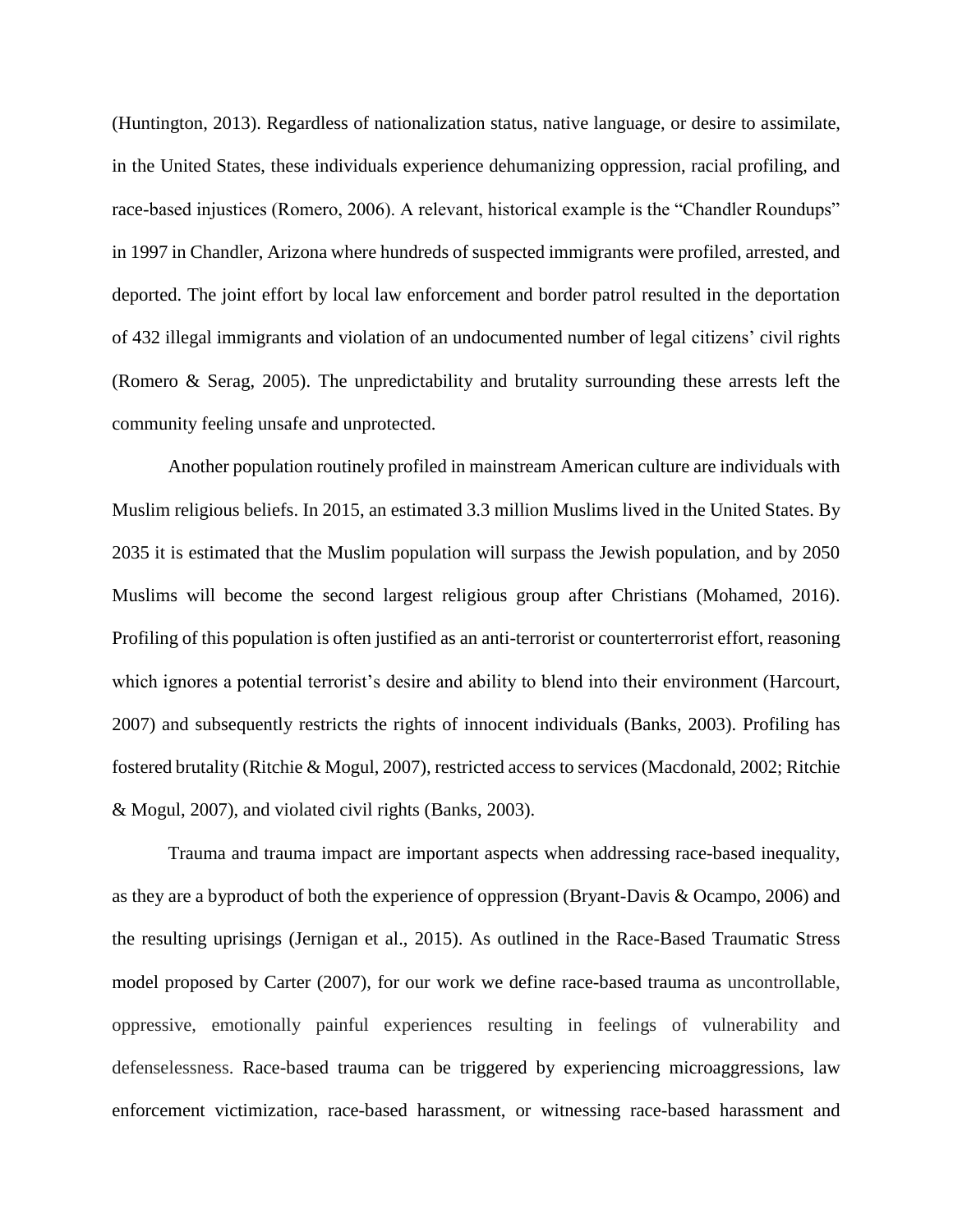violence. Literature chronicles the long history of the effects of these experiences on racial minorities both emotionally and physically (Pascoe & Richman, 2009). Depression (Carter, 2007; Chou, Asnaani, & Hofmann, 2012), anxiety (Carter, 2007; Chou et al., 2012), posttraumatic stress disorder (Chou et al., 2012), dissociative symptoms (Polanco-Roman, Danies, & Anglin, 2016), agoraphobia with and without a history of panic disorder (Chou et al., 2012), and other diagnoses have all been well documented. Similarly, physical distress such as high blood pressure and heart problems (Carter, 2007) have also been identified. As this form of trauma is often experienced and re-experienced, individuals frequently exhibit long-term, life changing effects.

We often look to possible causes for the perpetuation of race-based inequality. It is not difficult to find these instances of legalized and socially legitimated institutionalized racism, defined in literature as the "structures, policies, practices, and norms resulting in differential access to the goods, services, and opportunities of society by 'race'" (Jones, 2002, p.10). Countless acts of housing discrimination, unequal public recognition, compensation inequality, and denial of services are common (Equal Justice Initiative, 2014) yet frequently unchallenged. Similarly, social media forums such as Facebook and Twitter can often be a way for individuals to state their opinions and express either support or disdain for an act of oppression. This modern form of expression can explicitly or implicitly support, allow, or enable discrimination, prejudice, bigotry, and racism (Ring, 2013; Tynes, Rose, & Markoe, 2013). As counselors and counselor educators, we often see the effects of these micro and macro aggressions and ask ourselves the questions: How have things changed? What can we do to stop the cycle of oppression? What can we do to help the victims and the bystanders?

### **Community Advocacy**

Advocacy is an inherent orientation of counselors and counselor educators as outlined in the ACA Code of Ethics (2014) and specific ACA Advocacy Competencies (Ratts, Toporek, &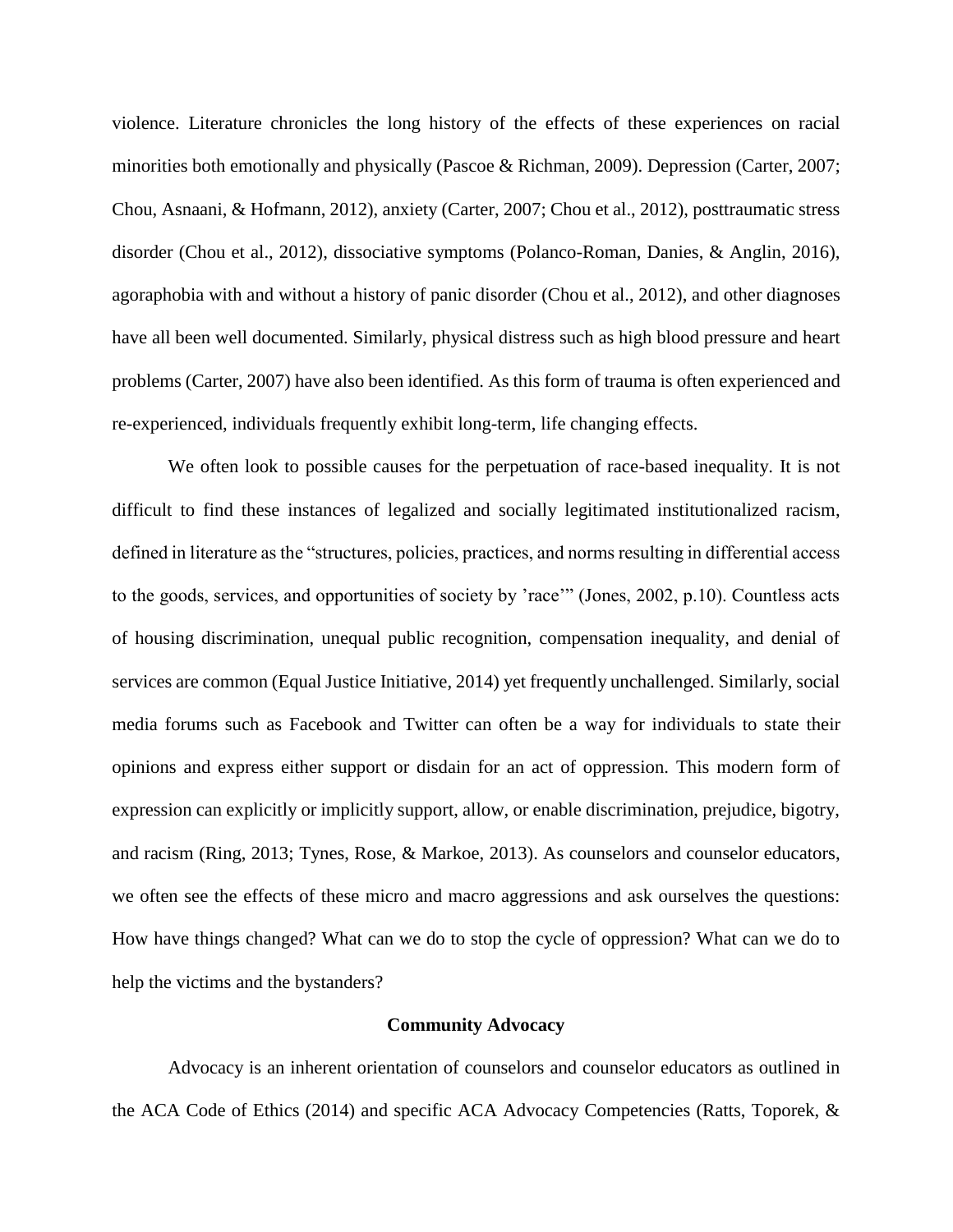Lewis, 2010), as well as within the 2016 CACREP standards (CACREP, 2015). The ACA Code of Ethics (2014) calls for counselors to advocate at a number of levels to address potential barriers and obstacles to the growth and development of clients (A.7.a) while the ACA Advocacy Competencies (2010) address this responsibility across populations, settings, and areas of need. As the current sociopolitical climate is increasingly racially-charged (Jernigan et al., 2015), counselors must remain vigilant in these endeavors, seeking to continue building relationships, skills, and knowledge in how to best advocate for the needs of their clients and communities. These activities may best align with the initial phases of the Disaster Impact Recovery Model (ACA, 2009) in connecting with, providing resources for, and advocating on behalf of impacted communities. Implementation of research-based, culturally-specific models is essential to the advocacy and outreach process (Ratts et al., 2010). Counselors should connect with organizations and individuals within the community for guidance on how to best serve the needs of the community at the local level, careful not to continue the cycle of dismissing the voices of those who have been impacted, but to empower the community in social-justice initiatives (West-Olatunji, 2010). In order to promote change and bolster communities in need, we must actively engage in and commit to national professional advocacy.

#### **Counselor Education Curriculum Resources & Suggestions**

 The foundation for most counseling programs, the Council for Accreditation of Counseling & Related Education Programs (CACREP, 2015), provides clear guidelines regarding the core curriculum and learning outcomes needed to effectively prepare future professional counselors. These standards include an emphasis on crisis related training throughout the curriculum, specifically within the areas of human growth and development, counseling and helping relationships, and contextual dimensions (CACREP, 2015). Thus, it is beneficial for counselor education programs to build knowledge and skills related to the effects of crises, disasters, and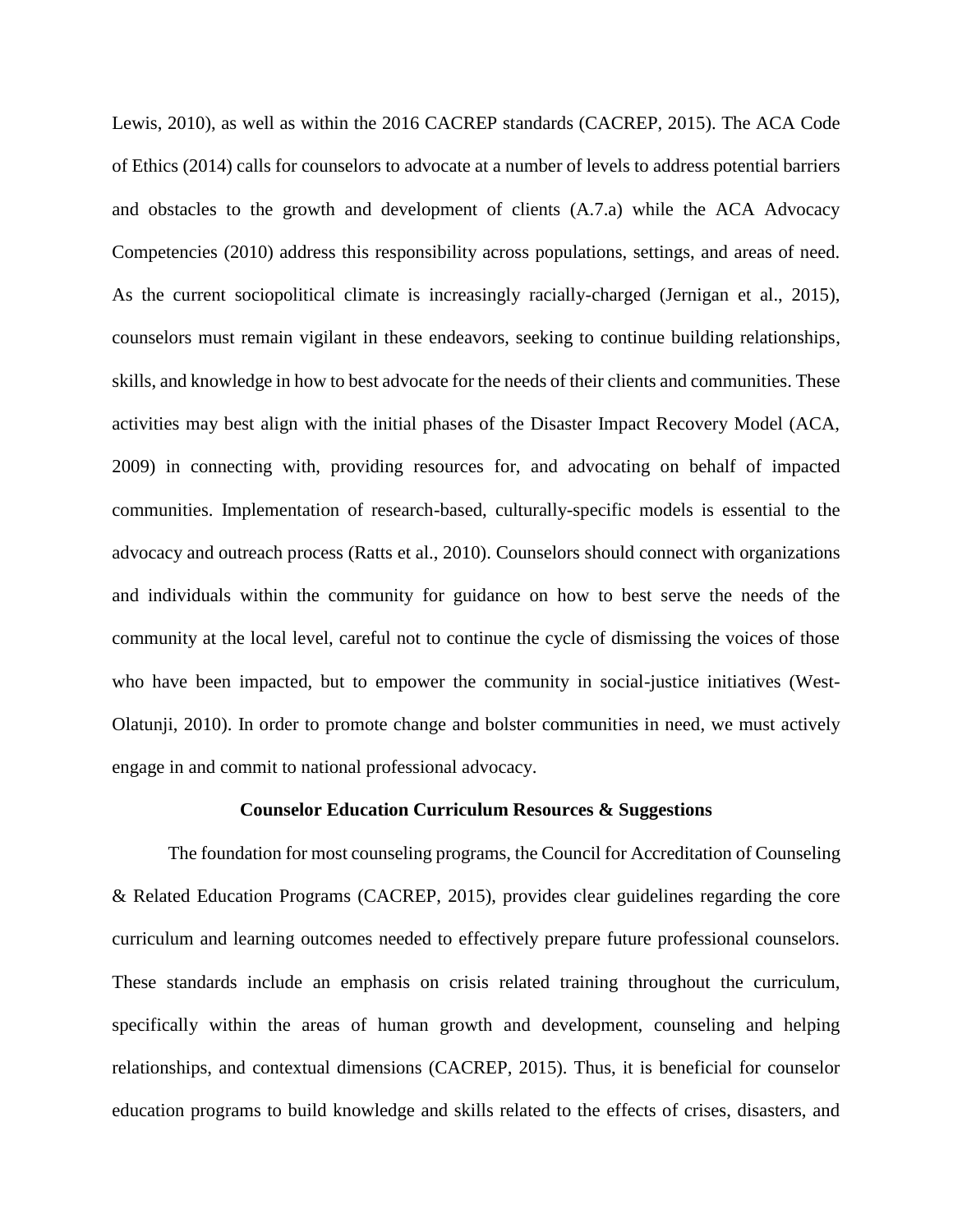trauma across the lifespan (CACREP, 2015). Of particular concern is the impact on diverse individuals because of the history of race-based inequality and oppression (Carter, 2007; Comas-Diaz, 2016); therefore, counselors should be prepared to implement crisis intervention, traumainformed, and community-based strategies for all individuals, couples, and families (American Association for Marriage and Family Therapy, 2004; ACA, 2016; CACREP, 2015).

While the 2016 CACREP standards (2015) are clear regarding educational competencies, the integration into education programs can pose a challenge when training future counselors in our current social context to address the increasingly complex racially charged events impacting clients and communities. As such, counselor educators must explore (a) the client experience, (b) the counselor educator's role, (c) the future counselor's role, and (d) potential interventions. A thorough explanation of these topics can best prepare future counselors to work with clients both directly and indirectly impacted by racially charged events.

#### **Expanded ACA Disaster Impact and Recovery Model**

Outlined below is a framework based on the Disaster Impact and Recovery Model (ACA, 2009), which was developed by the ACA traumatology interest network to provide resources for counselors working with Disaster Mental Health. This revised model explores ways both counselor educators and clinicians can address client and community needs during the different stages of disaster impact and race-based community uprising. This expansion of the ACA Disaster Impact and Recovery Model (2009) provides a starting point from which to align best-practice clinical interventions with the phase of impact that the client or community may be experiencing. The goal of these recommendations is to align counselors' understanding of crisis work with the recognition and conceptualization of race-based traumatic stress (Bryant-Davis & Ocampo, 2005; Carter, 2007; Comas-Diaz, 2016).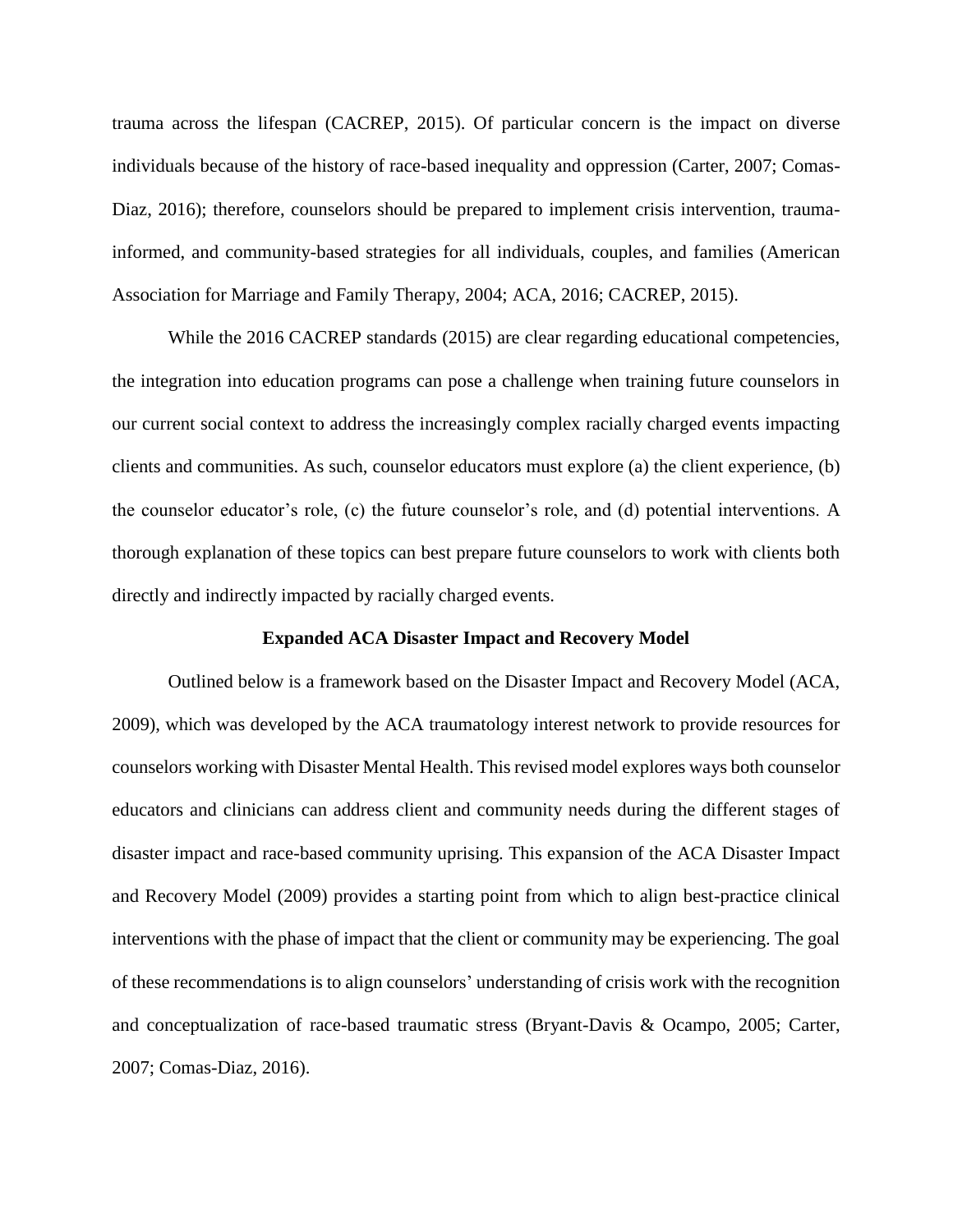| <b>Impact/Recovery</b>   | <b>Client</b>     | <b>Counselor Educator's</b>  | Counselor's                |
|--------------------------|-------------------|------------------------------|----------------------------|
| <b>Model Phases</b>      | <b>Experience</b> | Role                         | <b>Role/Interventions</b>  |
| <b>Pre-contemplation</b> | Warning signs,    | Stress the critical need for | Increase client awareness  |
| phase                    | Threat            | students to understand the   | and active reflection;     |
|                          |                   | complexities related to      | Facilitate sharing of      |
|                          |                   | culturally connected         | emotions, help client to   |
|                          |                   | stressors and race-based     | identify and build healthy |
|                          |                   | trauma (Carter, 2007).       | coping strategies;         |
|                          |                   |                              | Recognize and assess for   |
|                          |                   |                              | race-based traumas.        |
| <b>Impact Phase</b>      | Fear, Shock,      | Ensure students are          | Establish trust;           |
|                          | Disbelief,        | knowledgeable of and can     | Recognize and broach       |
|                          | Disorientation,   | apply basic counseling       | difference; Basic Active   |
|                          | Denial, Fight,    | skills and culturally        | Listening; Affirm and      |
|                          | Flight, Freeze    | sensitive interventions;     | validate emotions and      |
|                          | Response,         | Provide opportunities for    | experiences; Identify      |
|                          | Heroism           | counselors in training to    | networks for support;      |
|                          |                   | build self-awareness and     | Encourage self-care;       |
|                          |                   | cultural competence.         | Help client to identify    |
|                          |                   |                              | proactive and              |
|                          |                   |                              | empowering strategies.     |
|                          |                   |                              |                            |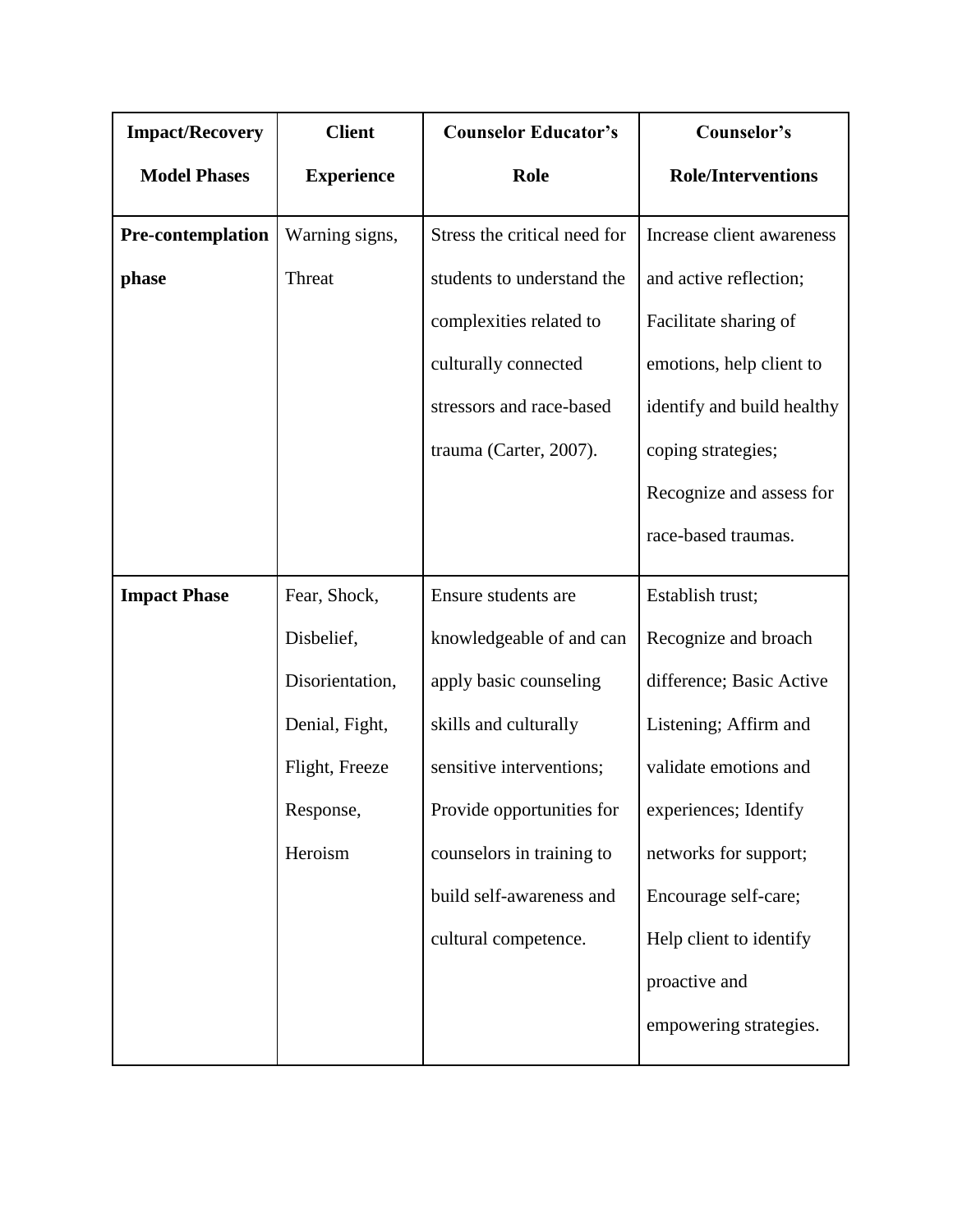| <b>Assessment Phase</b>  | Information    | Providing resources in      | Referral; Adjunct         |
|--------------------------|----------------|-----------------------------|---------------------------|
|                          | Seeking,       | education programs          | services;                 |
|                          | Frustration    | (regional, national, etc.)  | Community and social      |
|                          |                |                             | media                     |
| Community                | Togetherness,  | Advocacy; Hosting           | Having a presence at      |
| <b>Cohesion Phase</b>    | Public         | community events on         | community events;         |
|                          | outpouring,    | campus including            | Keeping informed about    |
|                          | Hope, Altruism | students;                   | community happenings to   |
|                          |                | Interdisciplinary           | inform clients as         |
|                          |                | collaboration (Office of    | appropriate;              |
|                          |                | Diversity, Student Affairs, | Interagency collaboration |
|                          |                | Religious Studies,          |                           |
|                          |                | <b>Campus Counseling</b>    |                           |
|                          |                | Center, etc.); Teaching     |                           |
|                          |                | students in a way that      |                           |
|                          |                | encourages ownership of     |                           |
|                          |                | biases and using privilege  |                           |
|                          |                | for positive social change  |                           |
| <b>Dissolution Phase</b> | Yearning,      | Counselor skills training;  | Normalize experiences;    |
|                          | Searching for  | Supervision; Providing      | Existential meaning       |
|                          | meaning,       | resources in education      | making techniques;        |
|                          | Shattered      | programs (regional,         |                           |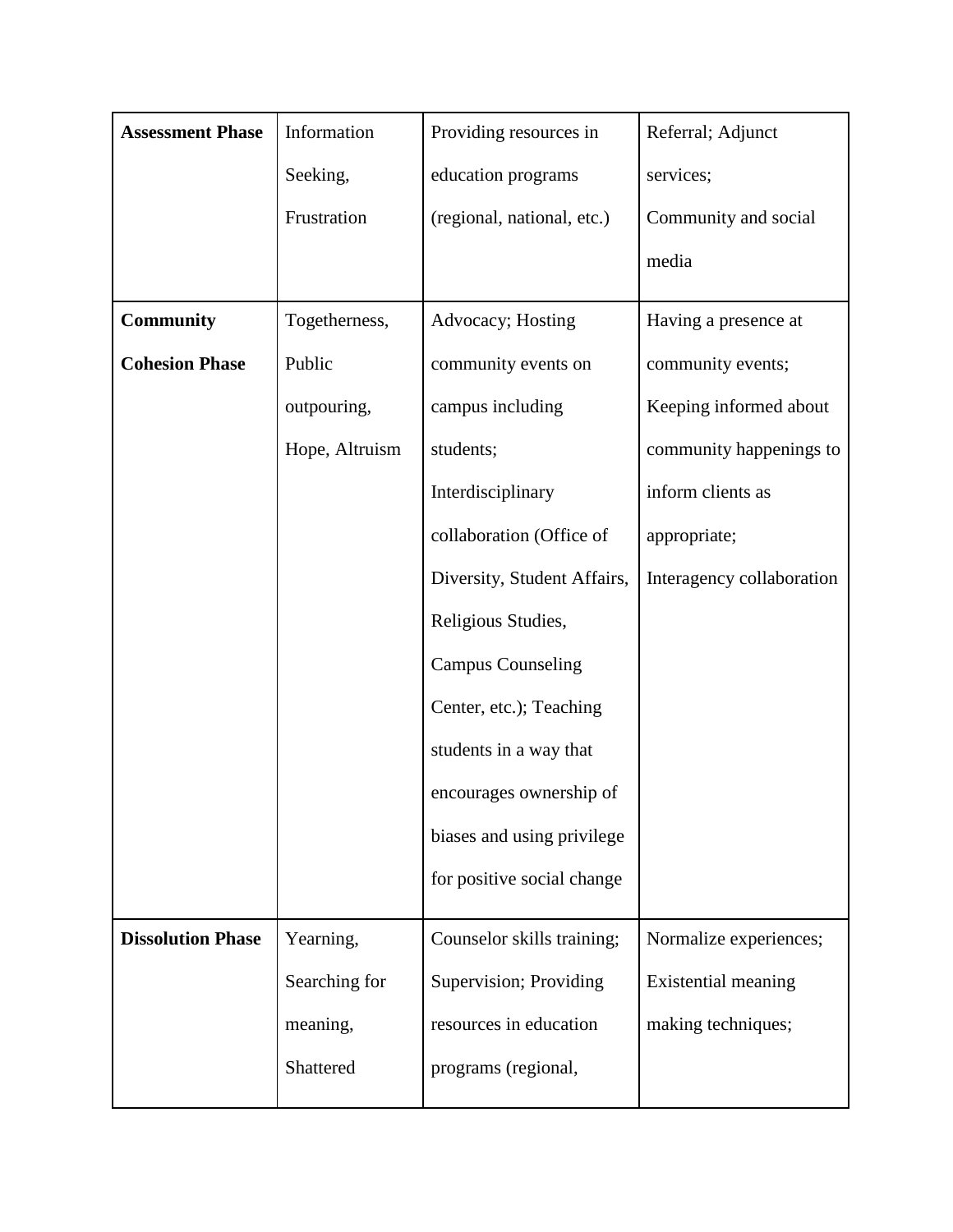|                          | assumptions,   | national, etc.); Facilitate | Challenge/Support;         |
|--------------------------|----------------|-----------------------------|----------------------------|
|                          | Numbing        | community outreach          | Developing Social          |
|                          |                | programs                    | Interest                   |
|                          |                |                             | (Gemeinschaftsgefuhl);     |
|                          |                |                             | Referral to community      |
|                          |                |                             | outreach/volunteer         |
|                          |                |                             | programs                   |
| <b>Anniversary</b>       | Rumination,    | Ongoing supervision to      | Empty chair technique;     |
| <b>Phase</b>             | Remembering,   | prevent caretaker burnout;  | Creative interventions     |
|                          | Distancing     | Training to address long    | (shadow box, memory        |
|                          |                | term grief symptoms         | book, etc.); Reminiscence  |
|                          |                |                             | therapy; ongoing           |
|                          |                |                             | community engagement       |
|                          |                |                             |                            |
| <b>Integration Phase</b> | Assimilation,  | Advocate for group          | Develop resiliency skills: |
|                          | Accommodation, | counseling programs;        | Insight, optimism,         |
|                          | Resiliency     | Provide adjunct support     | adaptive problem solving,  |
|                          |                |                             | self-regulation, effective |
|                          |                |                             | communication,             |
|                          |                |                             | autonomy, social           |
|                          |                |                             | perception, sense of       |
|                          |                |                             | purpose, social            |
|                          |                |                             |                            |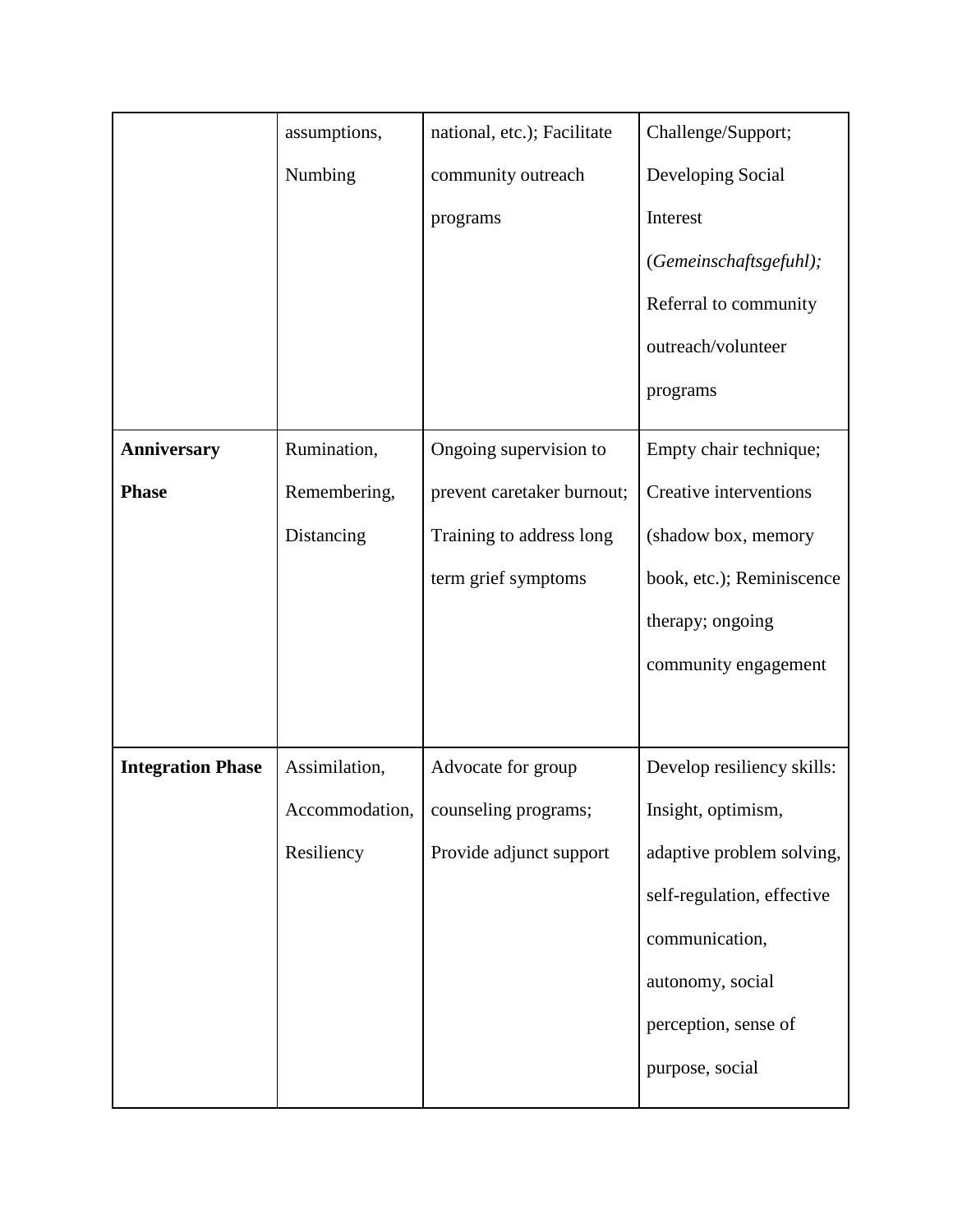|                       |              |                            | relationships, humor, and  |
|-----------------------|--------------|----------------------------|----------------------------|
|                       |              |                            | creativity; Relapse        |
|                       |              |                            | planning                   |
|                       |              |                            |                            |
|                       |              |                            |                            |
| <b>Disintegration</b> | Resignation, | Ensuring that PTSD is      | Relaxation techniques;     |
| <b>Phase</b>          | Chronic PTSD | incorporated in            | calming strategies; Yoga;  |
|                       |              | curriculum regarding       | Identify and challenge     |
|                       |              | racially charged events in | negative/fearful thoughts; |
|                       |              | the community (Cross-      | Thought stopping;          |
|                       |              | cultural course, Crisis    | EMDR; Group                |
|                       |              | Counseling course, etc.)   | Counseling                 |
|                       |              |                            |                            |

### **Tools & Interventions**

 Bryant-Davis and Ocampo (2006) stress the importance of the therapeutic relationship in connecting with individuals facing race-based trauma and crisis while Comas-Diaz (2016) emphasizes that such work cannot be done without an understanding and active engagement in the ethnopolitical and sociopoltical contexts of the client's experience. As highlighted by Carter (2007), it is imperative that counselors be aware and engaged in examining the impacts that race, race-based inequalities, and racism have on the client's reality, striving to overcome the "dominant American cultural lens that tends to locate people's problems in their personal failures" (p. 83). Through these understandings, counselor educators and counselors can begin to connect with and work collaboratively with clients and communities on addressing the individual and collective pain experienced during racially charged events.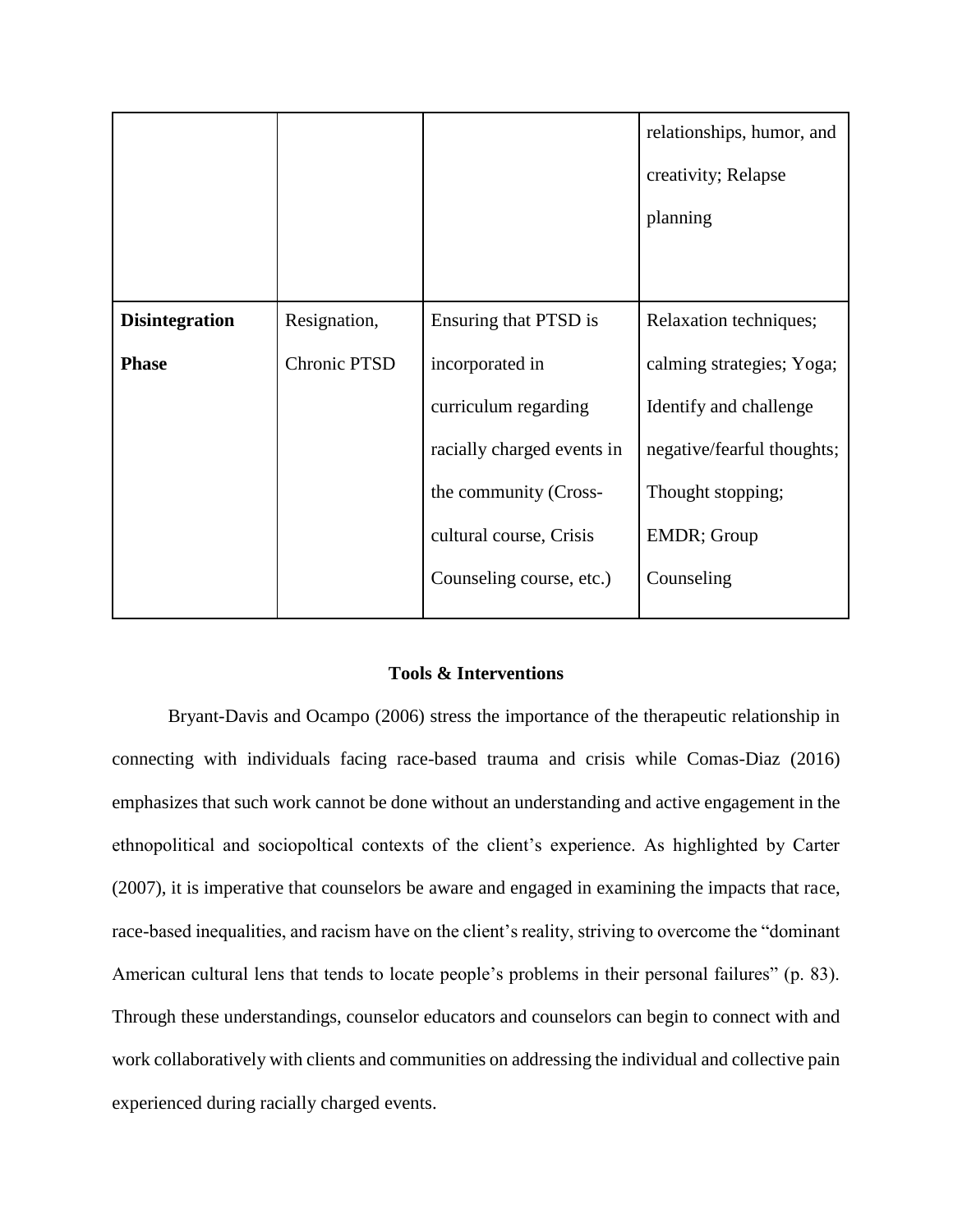Many counselor educators strive to make a difference in their communities and advocate for change (Ratts & Hutchins, 2009). One path to these changes is the infusion of social change into the classroom. Counselor educators want to talk to their students about current events, tough topics impacting the country, or community movements specific to their area, but finding a way to discuss these topics within counselor education curricula can be challenging (Sue  $\&$  Sue, 2008). A key to introducing racially charged topics, current events, and/or community uprisings into the classroom is making discussions relevant to the course material and the CACREP standards covered in the course. Professors can develop case studies, or use topics related to community uprisings across the curriculum. Below are sample questions that can be used or modified for specific courses. Questions are based on typical course content and can foster meaningful discussion on the ACA Disaster Impact and Recovery Model (2009).

Examples:

### **Techniques Courses**

- What skills can be used to broach topics with clients regarding (current event/current community uprising)?
- How can you build rapport with a client who is coming to see you regarding (current event/current community uprising) (specific stages of the ACA Disaster Impact and Recovery Model)?
- How might basic attending skills support this client during their course of treatment?

### **Theories Courses**

• How would (theory) explain (current event/current community uprising) (specific stages of the ACA Disaster Impact and Recovery Model)?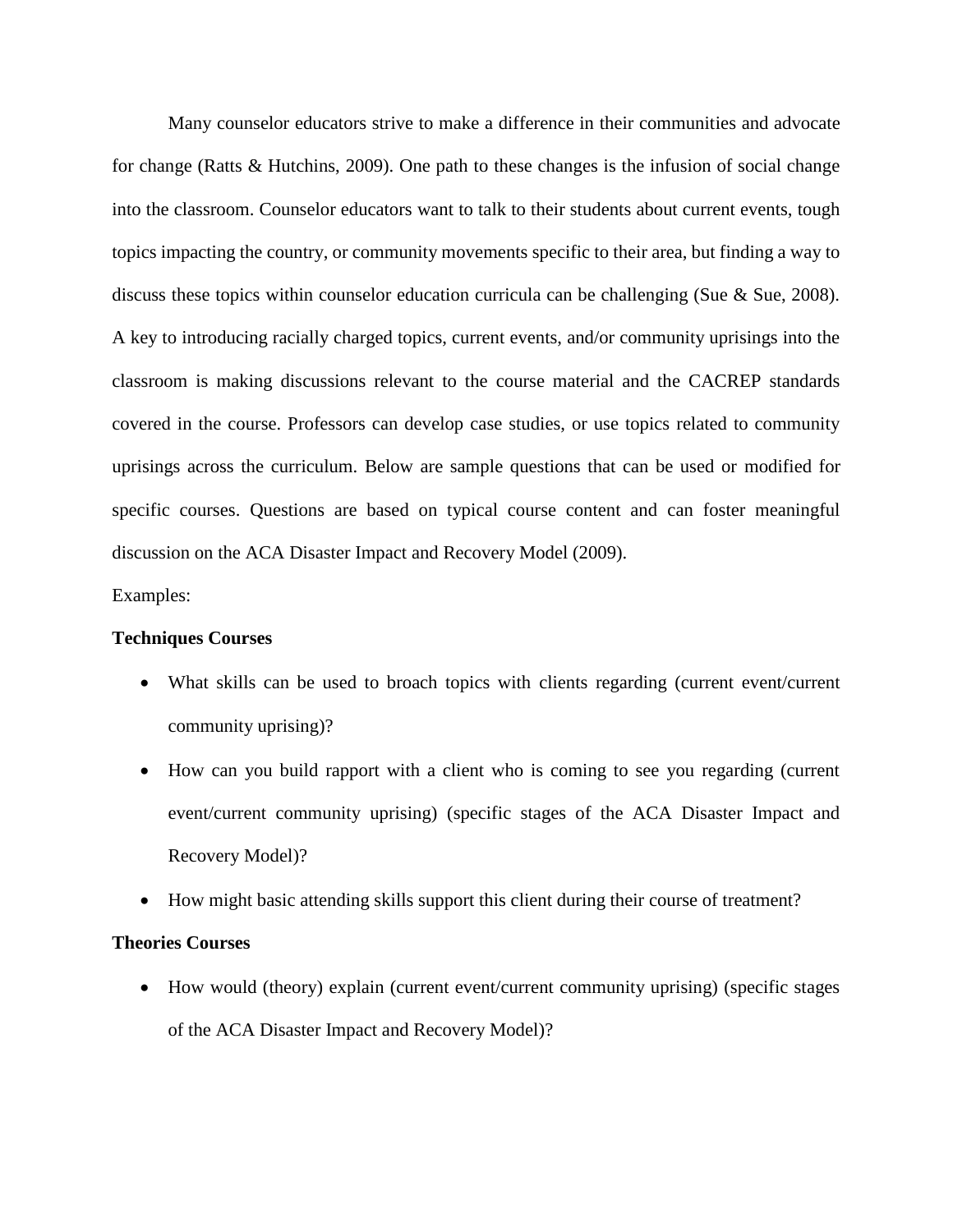- How would (theory) explain the events/behaviors/cognitions/feelings that lead up to (current event/current community uprising) (specific stages of the ACA Disaster Impact and Recovery Model)?
- How would you support a client from a (theory) approach, if they were seeking counseling based on (current event/current community uprising) (specific stages of the ACA crisis intervention Model)?

## **Multicultural Courses**

- How might culture play a role in the specific stages of the ACA Disaster Impact and Recovery Model?
- What systemic issues are related to (current event/community uprising)?
- How do we, as counselors, work to resolve these systemic issues?
- How do we make our clients aware that we are a part of a system that is helpful to their current situation, rather than a part of a system that works against their current situation?

# **Legal and Ethical Courses**

- What does our state law say about the behaviors we see during (current community uprisings)?
- What are legal ways to show that large numbers of community members are distressed regarding race relations, institutional racism, and/or systemic barriers to opportunities?
- What ethical obligations do we have toward clients and community members that are faced with (issues motivating community uprising)?
- How might legal and ethical considerations be overlooked (from the client's perspective) during the stages of the ACA Disaster Impact and Recovery Model?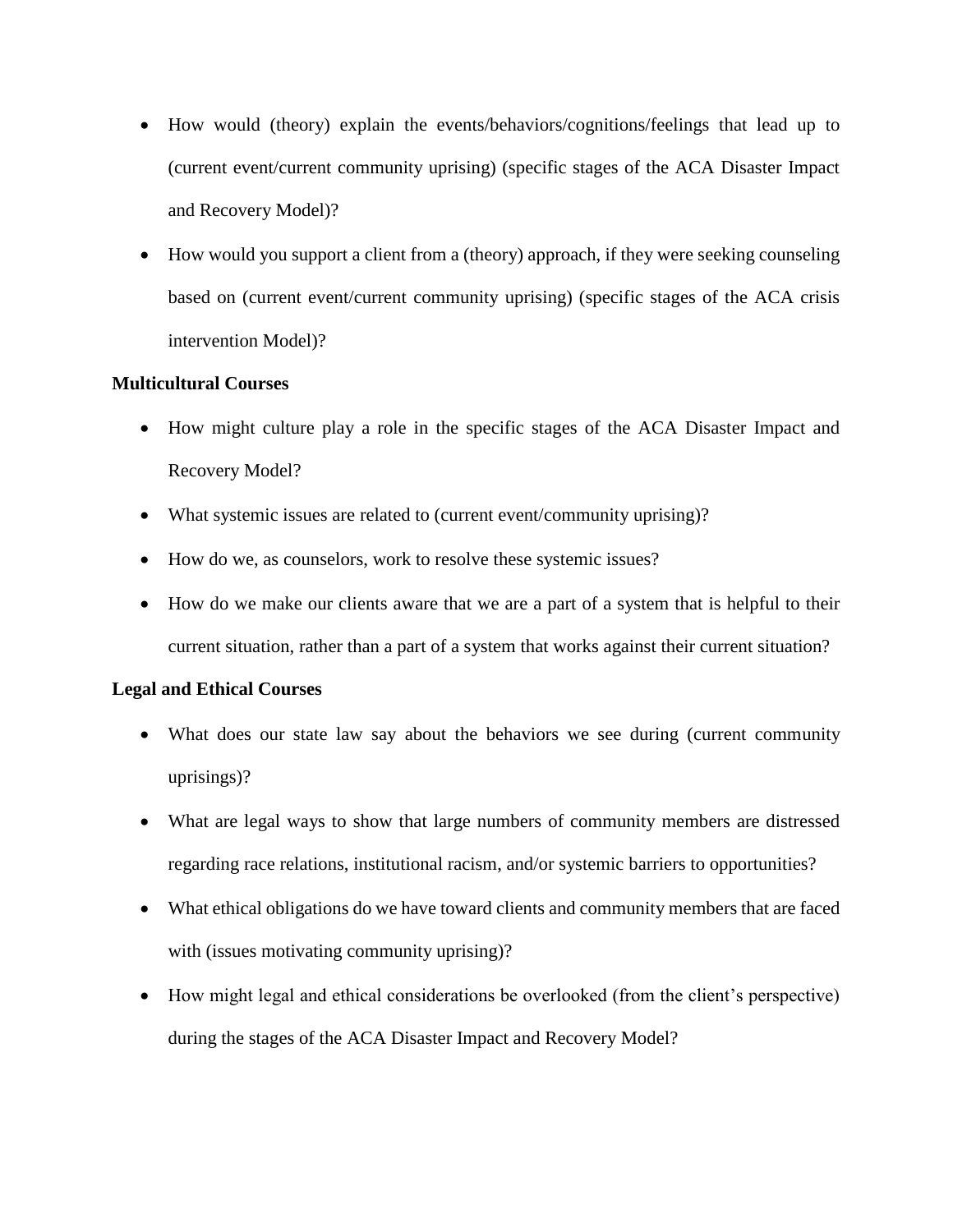## **Human Development Courses**

- How does human development relate to (current event/current community uprising) (specific stages of the ACA Disaster Impact and Recovery Model)?
- How might people at different developmental levels respond to (current event/current community uprising)?
- If a client were to come see you for counseling regarding (current event/current community uprising), how might their developmental level impact your approach to counseling?

# **Introduction to Marriage, Couple and Family Counseling Courses**

- How might (current event/current community uprising) impact families in our community?
- What presenting issues may families report based on the stages in the ACA Disaster Impact and Recovery Model?
- How might these events lead families in our community to seek family counseling?

# **School Counseling Courses**

- What can be done within the school system to support students that are impacted by (current event/current community uprising)?
- What presenting concerns may a student display or report based on the stages in the ACA Disaster Impact and Recovery Model?
- What can you do as a School Counselor to advocate for these students within the school and within the community?
- How can School Counselors educate teachers, administration, and other staff on (current event/current community uprising)?

# **General Questions:**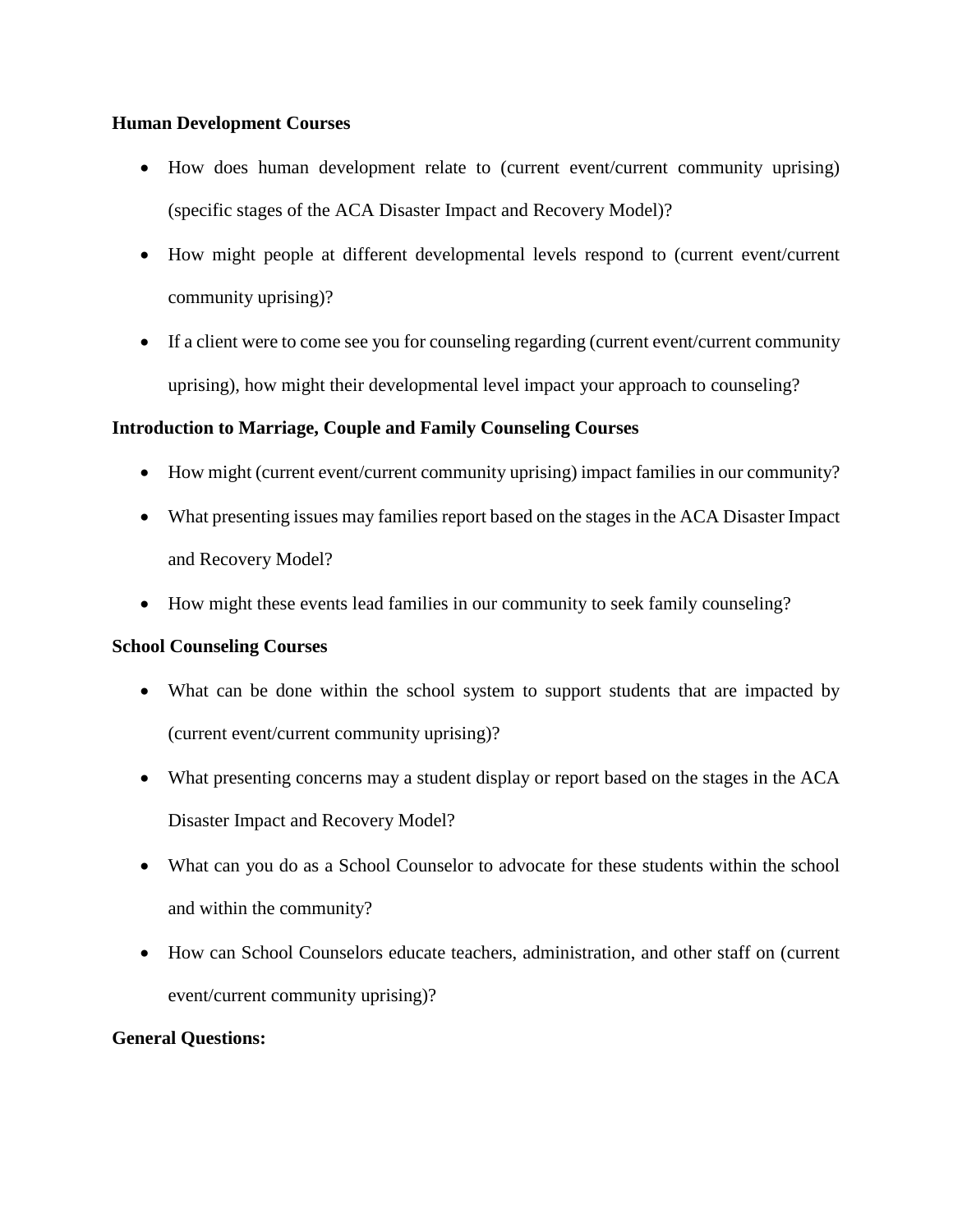- What are some ways to increase community resilience to avoid violent repercussions of racially charged events/uprisings?
- What can we do as (School Counselors, Marriage, Couple and Family Counselors, or Clinical Mental Health Counselors) to advocate for change and prevent future uprisings?

#### **Conclusion**

As eloquently expressed by Kenneth Hardy, "Racial oppression is a traumatic form of interpersonal violence which can lacerate the spirit, scar the soul, and puncture the psyche" (2013, p. 25). This inequality has often been a source of tension, strain, and unrest throughout the history of the United States resulting in community uprisings as well as feelings of confusion and questions about how to find a resolution. As professional counselors and counselor educators, there is a unique opportunity to educate counseling students and impact communities at different phases of social and/or political unrest to inform change and forward movement. In order to support communities and community members during times of uprising, counselors-in- training must be given opportunities to connect with a diverse client population, diverse client issues, and competent and directed supervision on these issues throughout their classroom and field preparation. It is only in providing these opportunities, and equipping counselors with the necessary information and tools, that professional counselors can truly support communities through racially charged incidents, and eventually help stop the historic cycle of racism and oppression.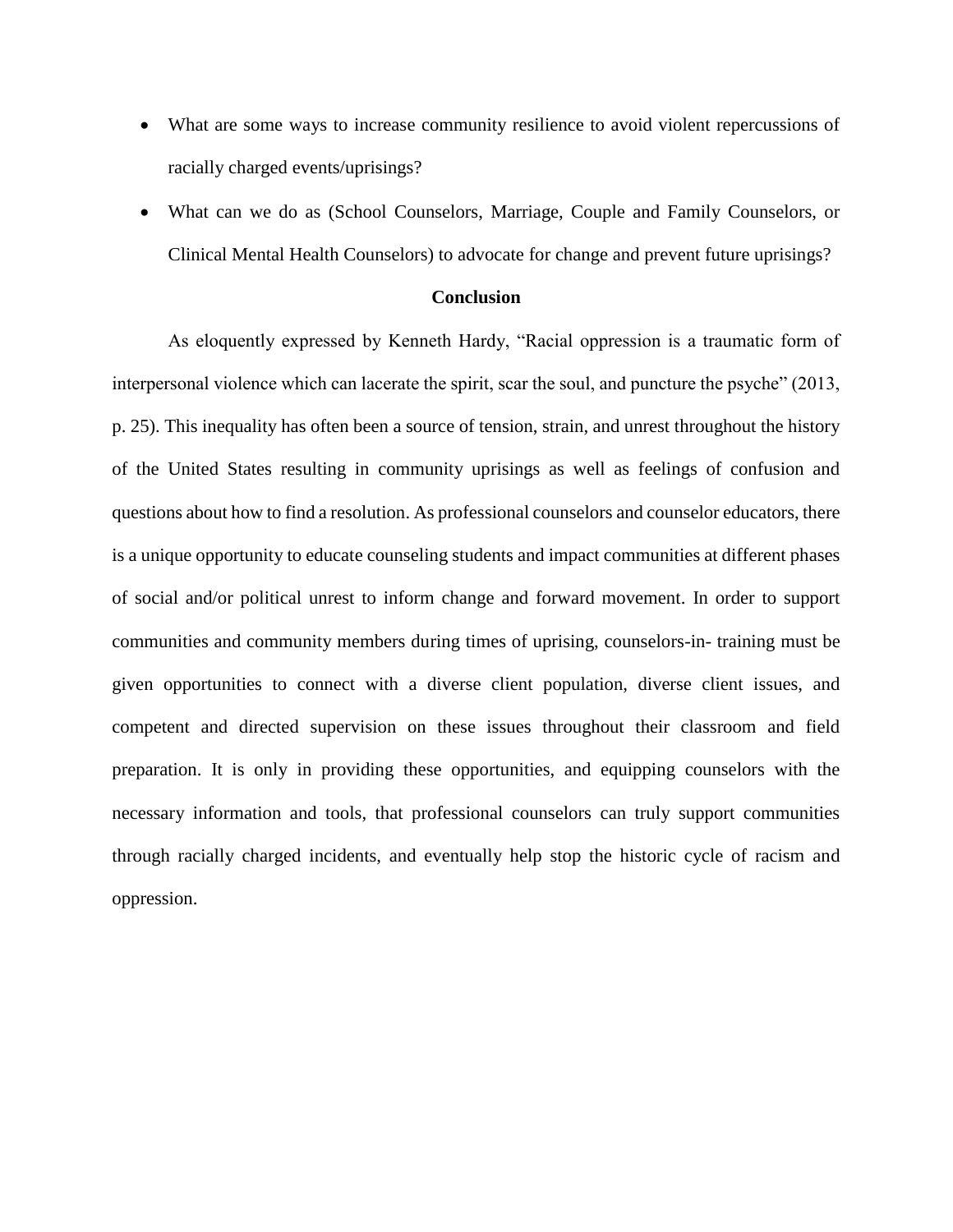#### References

A history of racial injustice. (2014). Retrieved from http://racialinjustice.eji.org/timeline/

- American Association for Marriage and Family Therapy. (2004). *AAMFT core competencies*. Alexandria, VA: Author.
- American Counseling Association. (2009). *Disaster impact and recovery model fact sheet #5*. Retrieved from https://www.counseling.org/docs/trauma-disaster/fact-sheet-5---disasterimpact-and-recovery-model.pdf?sfvrsn=2
- American Counseling Association. (2014). *ACA Code of Ethics*. Alexandria, VA: Author.
- Anderson, K. F., & Finch, J. K. (2014). Racially charged legislation and Latino health disparities: The case of Arizona's SB 1070. *Sociological Spectrum*, *34*(6), 526-548. doi: 10.1080/02732173.2014.947452
- ASCD. (2015). *Poverty and Education: From a war on poverty to the majority of public school students living in poverty*. Alexandria, VA: Author.
- Banks, R. R. (2003). Racial profiling and antiterrorism efforts. *Cornell Law Review*, *89*, 1201.
- Bryant-Davis, T., & Ocampo, C. (2005). Racist-incident-based trauma. *The Counseling Psychologist, 33*(4), 479-500. doi:10.1177/0011000005276465
- Bryant-Davis, T., & Ocampo, C. (2006). A therapeutic approach to the treatment of racist-incidentbased trauma. *Journal of Emotional Abuse*, *6*(4), 1-22. doi:10.1300/J135v06n04\_01
- Carter, R. T. (2007). Racism and psychological and emotional injury: Recognizing and assessing race-based traumatic stress. *The Counseling Psychologist, 35*(1), 13-105. doi:10.1177/0011000006292033
- Chou, T., Asnaani, A., & Hofmann, S. G. (2012). Perception of racial discrimination and psychopathology across three U.S. ethnic minority groups. *Cultural Diversity & Ethnic Minority Psychology*, *18*(1), 74-81. doi:10.1037/a0025432
- Comas-Diaz, L. (2016). Racial trauma recovery: A race-informed therapeutic approach to racial wounds. In A. N. Alvarez, C. H. Liang, & H. A. Neville (Eds.), *The cost of racism for people of color: Contextualizing experiences of discrimination* (pp. 249-272). Washington, DC: American Psychological Association. doi:10.1037/14852-102
- Counsel for Accreditation of Counseling and Related Educational Programs. [CACREP] (2015). *2016 standards for accreditation*. Alexandria, VA: Author.
- Daniel, J. H. (2000). The courage to hear: African American women's memories of racial trauma. In L. Jackson & B. Greene (Eds.), *Psychotherapy with African American women: Innovations in psychodynamic perspective and practice* (pp. 126-144). New York: Guilford Press.
- Harcourt, B. E. (2007). Muslim profiles post-9/11: Is racial profiling an effective counterterrorist measure and does it violate the right to be free from discrimination? In B. J. Gould & L. Lazarus (Eds.), *Security and Human Rights* (pp. 73-98) Portland, OR: Hart Publishing*.* doi: 10.5040/9781472563941.ch-004
- Hardy, K. V. (2013). Healing the hidden wounds of racial trauma. *Reclaiming Children and Youth, 22*(1), 24-48.
- Huntington, S. P. (2013). The Hispanic challenge. *Foreign Policy*, 30–45.
- Jernigan, M. M., Green, C. E., Pérez-Gualdrón, L., Liu, M., Henze, K. T., Chen, C., ... & Helms10, J. E. (2015). *Alumni Advisory Group Institution for the Study and Promotion of Race and Culture*.
- Jones, C. P. (2002). Confronting institutionalized racism. *Phylon*, 50 (1/2), 7-22. doi: 10.2307/4149999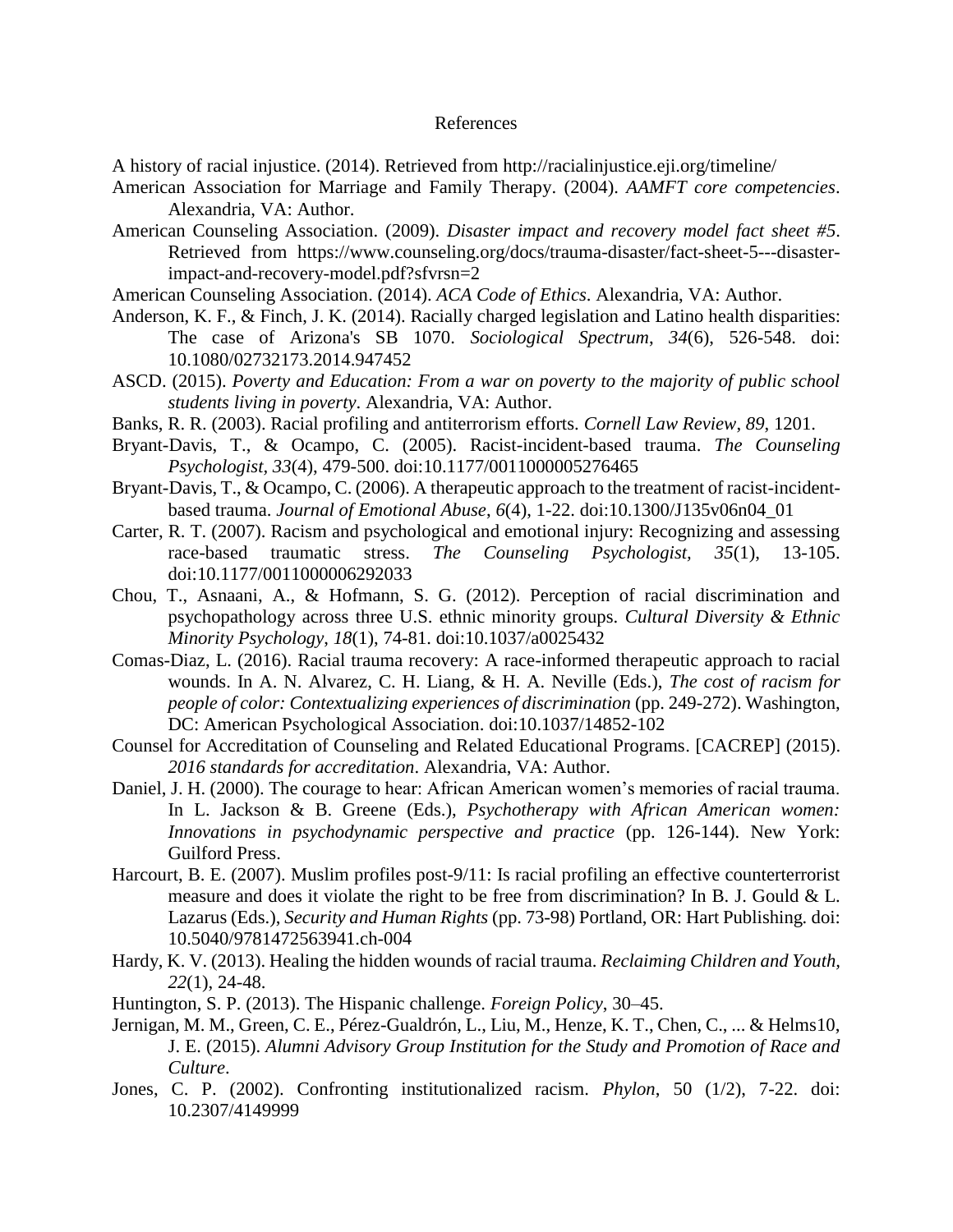- Krogstad, J. M., Passel, J. S., & Cohn, D. (2016). *5 facts about illegal immigration in the U.S.*  Retrieved from http://www.pewresearch.org/fact-tank/2016/11/03/5-facts-about-illegalimmigration-in-the-u-s/
- Macdonald, R. S. (2002). Rational profiling in America's airports. *Brigham Young University Journal of Public Law*, *17*(1), 113-139.
- Mohamed, B. (2016, January 06). *A new estimate of the U.S. Muslim population.* Retrieved from http://www.pewresearch.org/fact-tank/2016/01/06/a-new-estimate-of-the-u-s-muslimpopulation/
- National Institute of Justice (2013). *Racial profiling and traffic stops*. https://www.nij.gov/topics/law-enforcement/legitimacy/pages/traffic-stops.aspx
- Olzak, S., Shanahan, S., & McEneaney, E. H. (1996). Poverty, segregation, and race riots: 1960 to 1993. *American Sociological Review, 61*(4), 590-613. doi:10.2307/2096395
- Pascoe, E. A., & Richman, L. S. (2009). Perceived discrimination and health: A meta-analytic review. *Psychological Bulletin, 135*(4), 531. doi:10.1032/a0016059
- Polanco-Roman, L., Danies, A., & Anglin, D. M. (2016). Racial discrimination as race-based trauma, coping strategies, and dissociative symptoms among emerging adults. *Psychological Trauma: Theory, Research, Practice, And Policy*, *8*(5), 609-617. doi:10.1037/tra0000125
- Proctor, B. D., Semega, J. L., & Kollar, M. A. (2016) *Income and Poverty in the United States: 2015,* U.S. Census Bureau, Current Population Reports, P60-256(RV).
- Ratts, M. J. & Hutchins, A. M. (2009). ACA advocacy competencies: Social justice advocacy at the client/student level. *Journal of Counseling & Development, 87*(3), 269-275. doi:10.1002/j.1556-6678.2009.tb00106.x
- Ratts, M. J., Toporek, R. L., & Lewis, J. A. (2010). *ACA Advocacy Competencies: A social justice framework.* Alexandria, VA: American Counseling Association.
- Ring, C. E. (2013). *Hate speech in social media: An exploration of the problem and proposed solutions* (Journalism & Mass Communication Graduate Theses & Dissertations). Retrieved from http://scholar.colorado.edu/jour\_gradetds/15
- Ritchie, A. J., & Mogul, J. L. (2007). In the shadows of the war on terror: Persistent police brutality and abuse of people of color in the United States. *DePaul Journal Social Justice*, *1*, 175.
- Romero, M. (2006). Racial profiling and immigration law enforcement: Rounding up of usual suspects in the Latino community. *Critical Sociology*, *32*(2-3), 447-473. doi:10.1163/156916306777835376
- Romero, M., & Serag, M. (2005). Violation of Latino civil rights resulting from INS and local police's use of race, culture and class profiling: The case of the Chandler Roundup in Arizona. *Cleveland State Law Review*, *52*, 75.
- Spitzer, E. (1999). *The New York City Police Department's Stop & Frisk Practices: A Report to the People of the State of New York from the Office of the Attorney General*. Collingdale, PA: Diane Publishing.
- Sue, D. W., & Sue, D. (2008). *Counseling the culturally diverse: Theory and practice* (5th ed.). New York: Wiley.
- Tynes, B. M., Rose, C. A., & Markoe, S. L. (2013). Extending campus life to the Internet: Social media, discrimination, and perceptions of racial climate. *Journal of Diversity in Higher Education, 6*(2), 102-114. doi:10.1037/a0033267
- United States Department of Labor. (2017). *Labor force statistics from the current population survey.* Retrieved from http://www.bls.gov/web/empsit/cpsee\_e16.htm